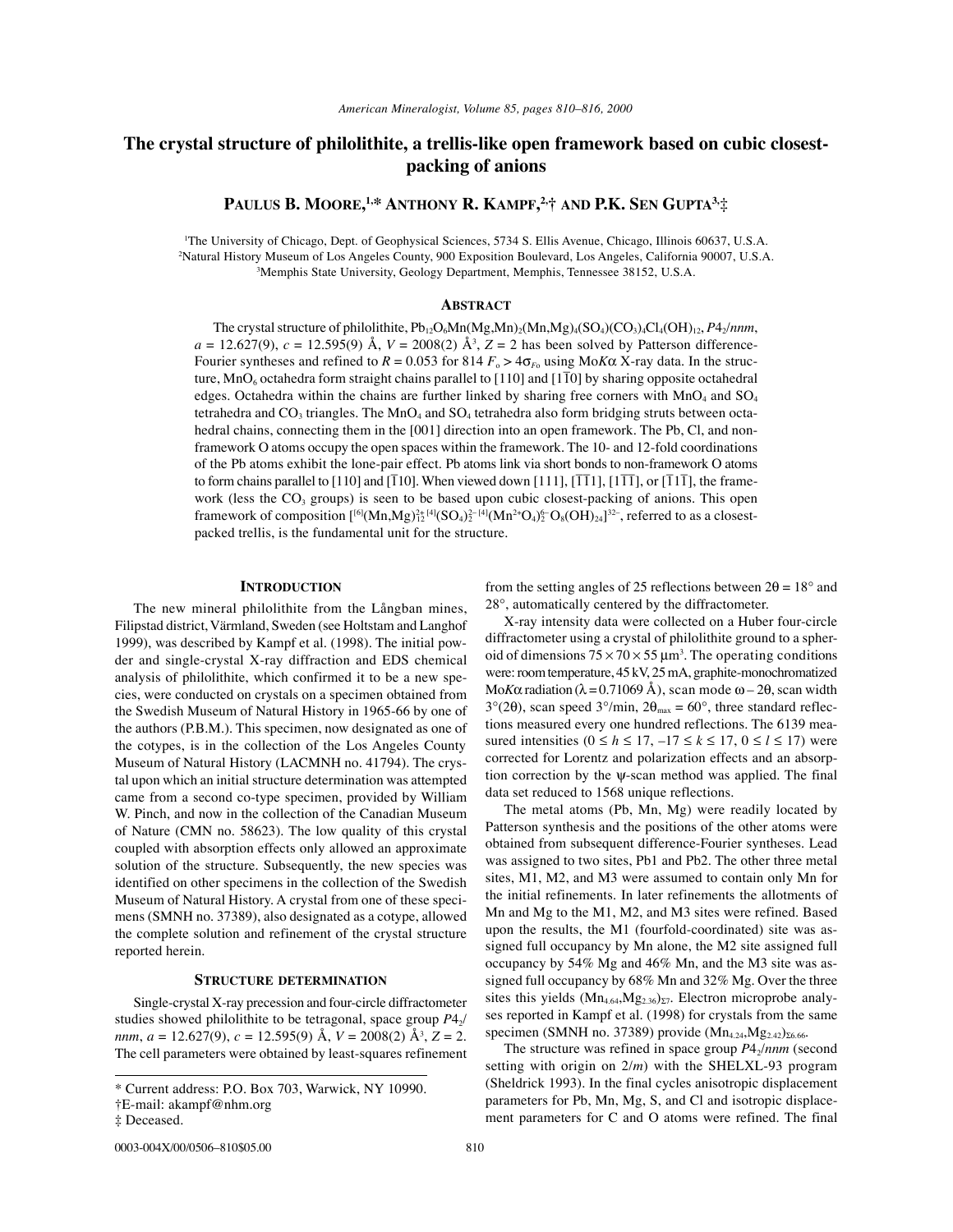**TABLE 1.** Positional and displacement parameters for philolithite

| Atom             | x                            | у             | z                                                                                                                                                   | U*        |
|------------------|------------------------------|---------------|-----------------------------------------------------------------------------------------------------------------------------------------------------|-----------|
| Pb <sub>1</sub>  | 0.05999(6)                   | $-0.05999(6)$ | 0.61863(9)                                                                                                                                          | 0.0141(3) |
| P <sub>b</sub> 2 | 0.40559(6)                   | 0.26285(6)    | 0.59807(6)                                                                                                                                          | 0.0130(2) |
| M1               | $\frac{3}{4}$                | ¼             | ℁                                                                                                                                                   | 0.016(2)  |
| M <sub>2</sub>   | 0                            | 0             | o                                                                                                                                                   | 0.015(3)  |
| MЗ               | 0.1660(3)                    | $-0.1660(3)$  | 0.9841(5)                                                                                                                                           | 0.012(2)  |
| S                | $\frac{3}{4}$                | ¼             | ¼                                                                                                                                                   | 0.014(3)  |
| C                | 0.092(2)                     | $-0.092(2)$   | 0.211(2)                                                                                                                                            | 0.011(6)  |
| O <sub>1</sub>   | 0.682(1)                     | $-0.682(1)$   | 0.184(2)                                                                                                                                            | 0.024(6)  |
| O <sub>2</sub>   | 0.152(1)                     | $-0.152(1)$   | 0.160(2)                                                                                                                                            | 0.027(6)  |
| O <sub>3</sub>   | 0.027(3)                     | $-0.027(3)$   | 0.160(2)                                                                                                                                            | 0.022(5)  |
| O <sub>4</sub>   | 0.092(2)                     | $-0.092(2)$   | 0.313(2)                                                                                                                                            | 0.032(6)  |
| O <sub>5</sub>   | ¼                            | ¼             | o                                                                                                                                                   | 0.014(6)  |
| O <sub>6</sub>   | 0.083(1)                     | 0.083(1)      | 0.50000                                                                                                                                             | 0.005(3)  |
| OH <sub>7</sub>  | 0.167(1)                     | $-0.167(1)$   | 0.497(2)                                                                                                                                            | 0.014(4)  |
| OH <sub>8</sub>  | 0.166(1)                     | 0.003(1)      | 0.970(1)                                                                                                                                            | 0.012(3)  |
| CI               | 0.0968(7)                    | ¼             | ¼                                                                                                                                                   | 0.023(2)  |
|                  | $M = 1 - 1$ The $M = 11 - 1$ |               | $\mathbf{A}^{\dagger}$ are not in a definition of $\mathbf{A}$ and $\mathbf{A}$ and $\mathbf{A}$ and $\mathbf{A}$ and $\mathbf{A}$ and $\mathbf{A}$ |           |

Note: The M2 site composition refined to 46(5)% Mn and 54(5)% Mg. The M3 site composition refined to 68(3)% Mn and 32(4)% Mg.

\*  $U_{\rm iso}$  (for C and O atoms) is defined as  $\exp(-8\pi^2U[\sin(\theta)/\lambda]^2)$ .  $U_{\rm eq}$  (for Pb, M, S, and Cl atoms) is defined as  $(U_{11} + U_{22} + U_{33})/3$ .

refinement yielded a conventional *R* index of 0.053 for 814 measured reflections with  $F_{o} > 4\sigma_{F_{o}}$  (0.144 for all 1568 data),  $wR2 = 0.134$  [weighted *R* factor on  $F^2$ , as defined by Sheldrick  $(1993)$ ], goodness of fit = 0.935. Maximum and minimum heights in the final difference-Fourier synthesis are  $+2.58$  and –2.95 *e*/Å3 . No peaks were found that could be reasonably assigned to H atoms based on geometrical considerations.

Table 1 includes the final fractional coordinates and equivalent isotropic displacement parameters, Table 2 the anisotropic displacement parameters, Table 3<sup>1</sup> the observed and calculated structure factors, Table 4 interatomic distances and angles, and Table 5 the bond valences.

**TABLE 2.** Anisotropic displacement parameters for philolithite

# **DESCRIPTION OF THE CRYSTAL STRUCTURE**

In terms of polyhedral linkages, the dominant structural elements in philolithite are straight chains consisting of  $MnO<sub>6</sub>$ octahedra sharing opposite octahedral edges. Adjacent octahedra within the chains are further linked by sharing free corners with  $MnO_4$  and  $SO_4$  tetrahedra and  $CO_3$  triangles. To accommodate these peripheral links with polyhedral size differences, the octahedra in the chains are canted to and fro (Fig. 1). The chains are skewed at  $90^{\circ}$ , running parallel to [110] and [ $\overline{1}10$ ]. The  $MnO_4$  and  $SO_4$  tetrahedra form bridging struts between the octahedral chains, connecting them in the [001] direction into an open three-dimensional framework. Atoms of Pb, Cl, and O occupy spaces within the framework. The structure is viewed down [1<sup>1</sup>] in Figure 2 and down [001] in Figure 3.

### **Carbonate and sulfate groups**

The triangular carbonate group is rather regular in shape, with C in the plane of the triangle and O-O distances of 2.21(4), 2.23(4), and 2.25(4) Å; however, C is displaced from the center of the triangle, away from O3 and toward O2 (C-O2 =  $1.24$ ,  $C$ -O3 = 1.33,  $C$ -O4 = 1.29 Å). There is no obvious explanation for the shift of the C; it is actually shifted toward the nearest cation M1 with C-M1 = 2.85 Å and O2 is valence oversatu-

1 For a copy of Table 3, document item AM-99-045, contact the Business Office of the Mineralogical Society of America (see inside front cover of recent issue) for price information. Deposit items may also be available on the American Mineralogist web site (http://www.minsocam.org or current web address).

| Atom             | $U_{11}$  | $U_{22}$                                                                                                                                                                                                                                                                  | $U_{33}$  | $U_{23}$    | $U_{13}$     | $U_{12}$    |
|------------------|-----------|---------------------------------------------------------------------------------------------------------------------------------------------------------------------------------------------------------------------------------------------------------------------------|-----------|-------------|--------------|-------------|
| Pb <sub>1</sub>  | 0.0142(3) | 0.0142(3)                                                                                                                                                                                                                                                                 | 0.0139(5) | 0.0003(3)   | $-0.0003(3)$ | 0.0015(5)   |
| P <sub>b</sub> 2 | 0.0141(4) | 0.0140(4)                                                                                                                                                                                                                                                                 | 0.0110(3) | 0.0013(3)   | $-0.0013(3)$ | 0.0004(3)   |
| M1               | 0.018(3)  | 0.018(3)                                                                                                                                                                                                                                                                  | 0.012(4)  |             |              |             |
| M2               | 0.014(4)  | 0.014(4)                                                                                                                                                                                                                                                                  | 0.019(6)  | $-0.003(3)$ | 0.003(3)     | $-0.008(4)$ |
| ΜЗ               | 0.011(2)  | 0.011(2)                                                                                                                                                                                                                                                                  | 0.012(3)  | 0.001(2)    | $-0.001(2)$  | $-0.000(2)$ |
| S                | 0.016(5)  | 0.016(5)                                                                                                                                                                                                                                                                  | 0.012(6)  |             |              |             |
| CI               | 0.025(5)  | 0.032(5)                                                                                                                                                                                                                                                                  | 0.012(2)  | $-0.004(3)$ |              |             |
|                  |           | <i>Note:</i> Anisotropic displacement parameters are of the form: $\exp(-2\pi^2(h^2a^2U_{11} + k^2b^2U_{22} + l^2c^2U_{33} + 2hk^2b^2U_{13} + 2hk^2b^2U_{13} + 2kh^2c^2U_{13} + 2kh^2c^2U_{13} + 2kh^2c^2U_{13} + 2kh^2c^2U_{13} + 2kh^2c^2U_{13} + 2kh^2c^2U_{13} + 2kh$ |           |             |              |             |

**TABLE 4.** Selected interatomic distances (Å) and angles (°) in philolithite

| Pb1-O6 $\times$ 2   | 2.364(11) | M <sub>1</sub> -O <sub>2</sub> $\times$ 4                 | 2.09(3)   | M3-O1                 | 2.14(3)  | $S-O1 \times 4$                  | 1.48(2) |
|---------------------|-----------|-----------------------------------------------------------|-----------|-----------------------|----------|----------------------------------|---------|
| Pb1-OH7             | 2.454(24) | O <sub>2</sub> -M <sub>1</sub> -O <sub>2</sub> $\times$ 4 | 107.4(7)  | $M3-OH8 \times 2$     | 2.14(2)  | $O1-S-O1 \times 4$               | 108(1)  |
| Pb1-O4              | 2.846(26) | O2-M1-O2 $\times$ 2                                       | 113.8(14) | M3-O2                 | 2.22(3)  | $O1-S-O1 \times 2$               | 112(2)  |
| Pb1-O3              | 3.189(24) |                                                           |           | mean                  | 2.15     |                                  |         |
| Pb1-O1              | 3.301(26) |                                                           |           | OH7-M3-OH7            | 88.4(10) |                                  |         |
| Pb1-Cl $\times$ 2   | 3.523(3)  | M2-O3 $\times$ 2                                          | 2.07(2)   | OH8-M3-OH8            | 89.6(8)  | $C-O2$                           | 1.24(4) |
| Pb1-O1 $\times$ 2   | 3.699(26) | $M2-OH8 \times 4$                                         | 2.13(1)   | O2-M3-OH7 $\times$ 2  | 88.2(8)  | $C-O4$                           | 1.29(4) |
| $Pb1-OH8 \times 2$  | 3.724(14) | mean                                                      | 2.11      | O1-M3-OH8 $\times$ 2  | 90.7(6)  | $C-O3$                           | 1.33(4) |
|                     |           | O3-M2-OH8 ×4                                              | 89.3(6)   | OH7-M3-OH8 $\times$ 2 | 91.0(5)  | mean                             | 1.29    |
|                     |           | O3-M2-OH8 ×4                                              | 90.7(6)   | O1-M3-OH7 $\times$ 2  | 91.1(8)  | O <sub>2</sub> -C-O <sub>4</sub> | 122(3)  |
| Pb2-O6              | 2.308(12) | OH8-M2-OH8 $\times$ 2                                     | 89.8(8)   | O2-M3-OH8 $\times$ 2  | 90.0(6)  | O <sub>2</sub> -C-O <sub>3</sub> | 120(3)  |
| Pb2-O5              | 2.326(1)  | OH8-M2-OH8 $\times$ 2                                     | 90.2(8)   |                       |          | O3-C-O4                          | 118(3)  |
| Pb2-OH8             | 2.329(14) | $M3-OH7 \times 2$                                         | 2.12(2)   |                       |          |                                  |         |
| Pb2-O4              | 3.187(14) |                                                           |           |                       |          |                                  |         |
| Pb <sub>2</sub> -Cl | 3.265(6)  |                                                           |           |                       |          | OH7-HO4                          | 2.68(4) |
| Pb2-O3              | 3.440(17) |                                                           |           |                       |          | OH8-HCI                          | 3.20(2) |
| Pb <sub>2</sub> -Cl | 3.452(6)  |                                                           |           |                       |          |                                  |         |
| Pb2-O2              | 3.496(18) |                                                           |           |                       |          |                                  |         |
| Pb2-OH8             | 3.511(14) |                                                           |           |                       |          |                                  |         |
| Pb2-OH7             | 3.623(9)  |                                                           |           |                       |          |                                  |         |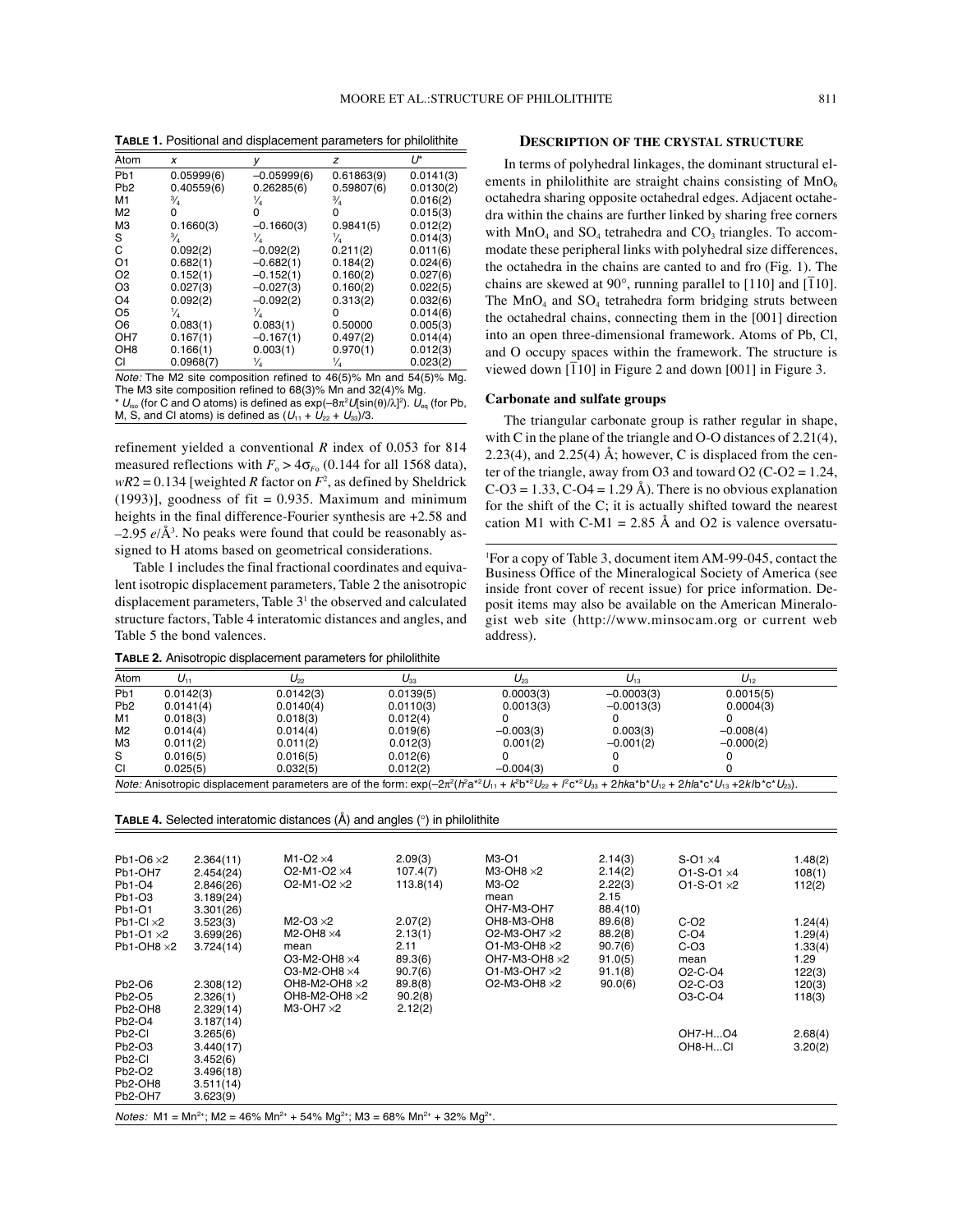|                    | 5.15.15.1555.15.15.15.15.15.15 |                            |                 |                 |                 |                 |                            |                 |                            |        |
|--------------------|--------------------------------|----------------------------|-----------------|-----------------|-----------------|-----------------|----------------------------|-----------------|----------------------------|--------|
|                    | O <sub>1</sub>                 | O <sub>2</sub>             | O <sub>3</sub>  | O <sub>4</sub>  | O <sub>5</sub>  | O <sub>6</sub>  | OH <sub>7</sub>            | OH <sub>8</sub> | CI                         | $S_cV$ |
| Pb <sub>1</sub>    | 0.04                           |                            |                 |                 |                 |                 |                            |                 |                            |        |
|                    | $\times 2$ 0.01 $\times 2$     |                            | 0.05            | 0.14            |                 | $0.51 \times 2$ | 0.40                       | $\times 2$ 0.01 | $\times$ 2 0.07 $\times$ 2 | 1.83   |
| Pb <sub>2</sub>    |                                | $0.02 \times 2$            | $0.03 \times 2$ | $0.06 \times 2$ | $0.56 \times 4$ | $0.59 \times 2$ | $0.02 \times 2$            | 0.56            | $0.08\times2$              | 2.08   |
|                    |                                |                            |                 |                 |                 |                 |                            | 0.02            | $0.14 \times 2$            |        |
| M1                 |                                | $\times$ 4 0.44 $\times$ 4 |                 |                 |                 |                 |                            |                 |                            | 1.76   |
| M <sub>2</sub>     |                                |                            | $\times$ 20.40  |                 |                 |                 |                            | $\times$ 4 0.35 |                            | 2.20   |
| МЗ                 | 0.36                           | 0.29                       |                 |                 |                 |                 | $\times$ 2 0.38 $\times$ 2 | $\times$ 20.36  |                            | 2.13   |
| S                  | $\times$ 4 1.49                |                            |                 |                 |                 |                 |                            |                 |                            | 5.96   |
| $\mathsf C$        |                                | 1.49                       | 1.17            | 1.32            |                 |                 |                            |                 |                            | 3.98   |
| H1                 |                                |                            |                 | 0.21            |                 |                 | 0.79                       |                 |                            | 1.00   |
| H <sub>2</sub>     |                                |                            |                 |                 |                 |                 |                            | 0.82            | $0.18 \times 2$            | 1.00   |
| $\Sigma_{\rm a}$ V | 1.91                           | 2.26                       | 1.68            | 1.79            | 2.24            | 2.20            | 1.99                       | 2.12            | 0.94                       |        |

**TABLE 5.** Bond valences for philolithite

Notes: The multiplicities are the number of equivalent bonds for each cation (left) and for each anion (right). Constants from Brese and O'Keeffe (1991). Constants for M2 and M3 sites are based upon Mn and Mg compositions obtained from the structure refinement. Hydrogen bond valence based upon Brown and Altermatt (1985). Note that the OH8–Cl bond distance of 3.2 Å was taken as equivalent to a O–O bond distance of 2.8 Å for purposes of assigning OH8–H···Cl bond valences.



**FIGURE 1.** Octahedral chain and peripheral polyhedra in philolithite. The orientation is slightly canted to that in Figure 2.

rated, while O3 and O4 are undersaturated. The sulfate group is quite regular with four equivalent S-O1 bonds and O1-S-O1 angles between 108° and 112°.

#### **M1 tetrahedron**

As noted above, the structure refinement showed the M1 site to be occupied completely by Mn. Bond valences show the Mn to be in the divalent state. The site is surrounded by four O atoms forming a slightly distorted tetrahedron. This is one of very few reported occurrences of tetrahedral coordination of O about  $Mn^{2+}$  in a mineral structure (e.g., katoptrite; Moore et al. 1976). The four Mn-O2 bonds of 2.09 Å are significantly shorter than those generally reported for  $Mn^{2+}$ -O in octahedral coordinations, but are comparable to those reported for  $Mn^{2+}$ -O in tetrahedral coordinations in other compounds (e.g., [4]Mn4-O 2.08 and  $[4]$ Mn5-O 2.04 Å in katoptrite).

#### **M2 and M3 octahedra**

The M2 site, assigned full occupancy by 54% Mg and 46% Mn, and the M3 site, assigned full occupancy by 68% Mn and 32% Mg, are both octahedrally coordinated. The average M-O distances, 2.11 and 2.15 Å respectively, are consistent with the refined compositions of these sites. The M2 octahedron is notably squat in aspect with short apical M2-O3 bonds of 2.07 Å. This is consistent with O3 being the most bond-undersaturated anion [1.68 valence units (v.u.)] in the structure. In the M3 octahedron, the M3-O2 bond of 2.22 Å is much longer than the rest and this is consistent with O2 being the most bond oversaturated anion (2.26 v.u.).

### **Pb coordinations**

In highly distorted Pb<sup>2+</sup> $\varnothing$ <sub>n</sub> ( $\varnothing$  = anion) polyhedra, choice of coordination number can be somewhat arbitrary and we have selected the following upper limits. Pb1 bonds to ten O and two Cl atoms. Pb2 bonds to eight O and two Cl atoms. The Pb-O bond lengths vary greatly, from 2.36 to 3.72 Å for Pb1 and from 2.31 to 3.62 Å for Pb2. Pb-Cl bond distances fall within a much narrower range, 3.27 to 3.52 Å for both coordinations. Each Pb coordination is characterized by three short Pb-O bonds and these are arranged on the same side of their respective Pb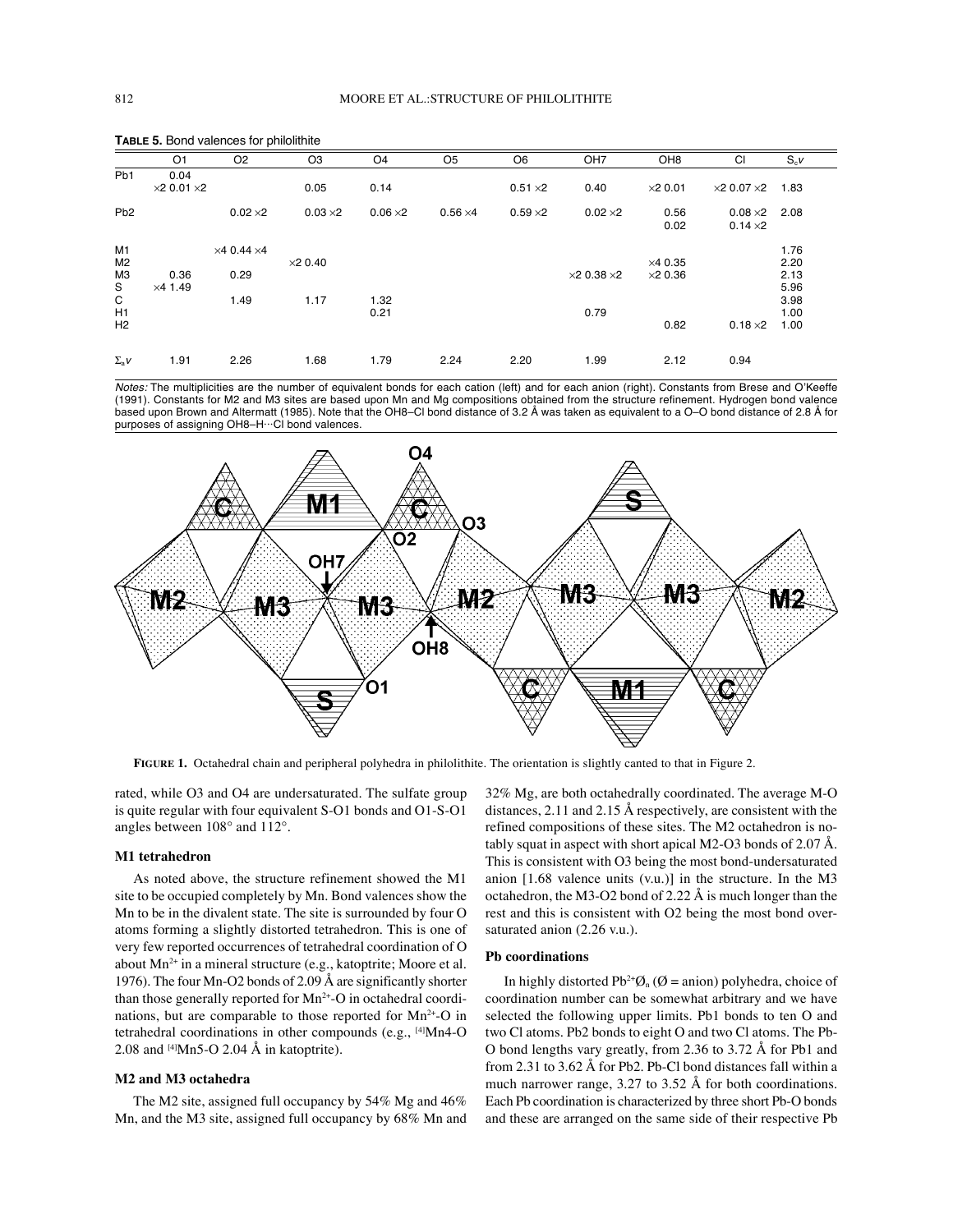

**FIGURE 2.** Atomic structure of philolithite viewed along  $\overline{110}$ . Small cross-hatched circles = Pb (two Pb are uncross-hatched and labeled 1 and 2); large stippled circles = Cl; large open circles = O. See Figure 1 for identification of polyhedra.  $\mathrm{CO}_3$  groups on edge are shown with dot-dash lines.

![](_page_3_Figure_3.jpeg)

**FIGURE 3.** Atomic structure of philolithite viewed along [001]. The unit cell is outlined by a dashed line.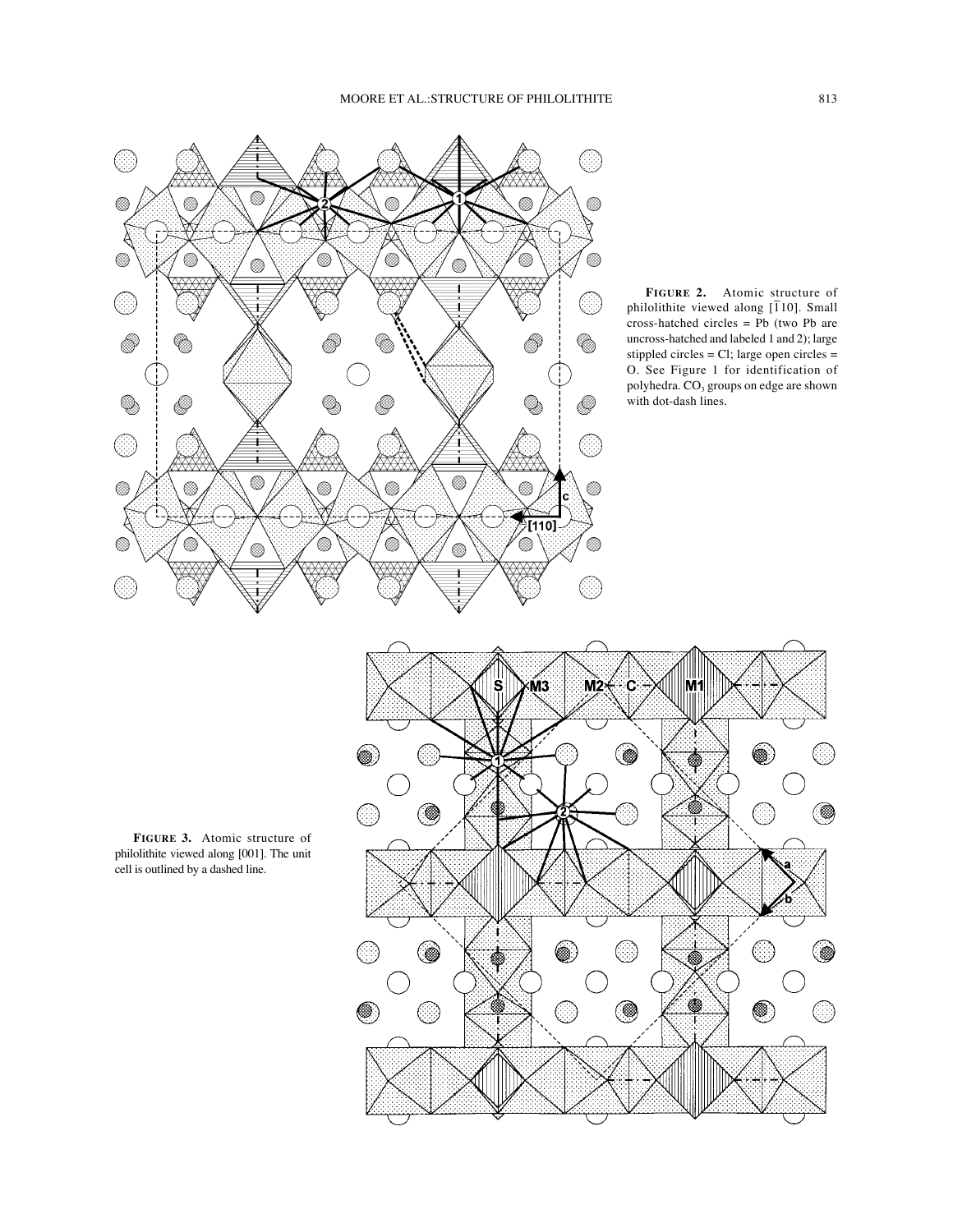atoms. This is a clear demonstration of the lone-pair effect (Moore et al. 1993) in which the Pb electron lone-pair ( $\Psi^{2-}$ ) is presumed to be localized on the side of the Pb atom opposite the short Pb-O bonds. In the limit, the lone-pair plumbous ion can be written  $[Pb^{4+}\Psi^{2-}]^{2+}$  with minimum Pb-O bond distance approaching Pb<sup>4+</sup>-O 2.18 Å (the mean for the PbO<sub>2</sub> structures) for the side with bond pairs.

Both Pb coordinations are very irregular (Fig. 4). This is understandable considering that most of the surrounding O atoms are contained in the rigid three-dimensional framework

![](_page_4_Figure_4.jpeg)

**FIGURE 4.** Pb coordinations in philolithite. The orientations are the same as for those shown in Figure 2.

formed by the other polyhedra and the positions of these O atoms are largely determined by their roles in the framework. Interestingly, the non-framework O atoms, O5 and O6, participate in the shortest Pb-O bonds, 2.31 to 2.36 Å. These O atoms are each surrounded by four Pb atoms in approximately tetrahedral configurations resulting in chains (Fig. 5) running parallel to  $[110]$  and  $[\overline{1}10]$ .

### **Hydrogen bonding**

Based upon bond valence considerations, the O atoms of the shared octahedral edges, OH7 and OH8, are presumed to correspond to OH groups (Table 5). Geometry and bond valence considerations suggest the hydrogen bonds OH7-H...O4  $(2.68 \text{ Å})$  and OH8-H...Cl  $(3.20 \text{ Å})$ . These are shown as thick dashed lines in Figure 2.

# **DISCUSSION: THE STRUCTURE AS A CLOSEST-PACKED TRELLIS**

The aforementioned open framework (less the  $CO<sub>3</sub>$  groups) can be viewed as a cubic closest-packed trellis. Such a treatment deserves detailed explanation and analysis because of its novelty and far-reaching implications. To clarify this discussion, we will begin with a brief review of definitions and procedures. Despite the vast number of references to closest packings in the literature, surprisingly little systematics appears in compendia or books. This is amplified by the rich store of geometric and trigonometric relations found in closest-packed systems.

### **Structure representation**

In a series of articles, Moore (1994, 1995a, 1995b, 1996) outlined principles, proofs, and derivations of anionic closestpackings. The densest arrangement of equal and hard spheres remains a famous mathematical problem to this day (Cipra 1991).

A typical representation of closest-packing begins with the net {36 }, composed of regular triangles {3}, six (= connectivity) of which meet at a common vertex. The nodal points of the net define the centroids of the disks which are the equatorial planes of equal and hard spheres. The perpendicular bisectors of the connected centroids provide the dual net (or Dirichlet domain), {63 }. In this sense, the disks can also be considered as tangential to the midpoints of the hexagonal edges of  $\{6^3\}$ .

From constructed sheets of spheres based on  $\{3^6\}$  or  $\{6^3\}$ , successive sheets are stacked to minimize layer separation, H

![](_page_4_Figure_15.jpeg)

**FIGURE 5.** The chains of continuous Pbl, Pb2, O5, O6 links which run parallel to  $[110]$  and  $[\overline{1}10]$ .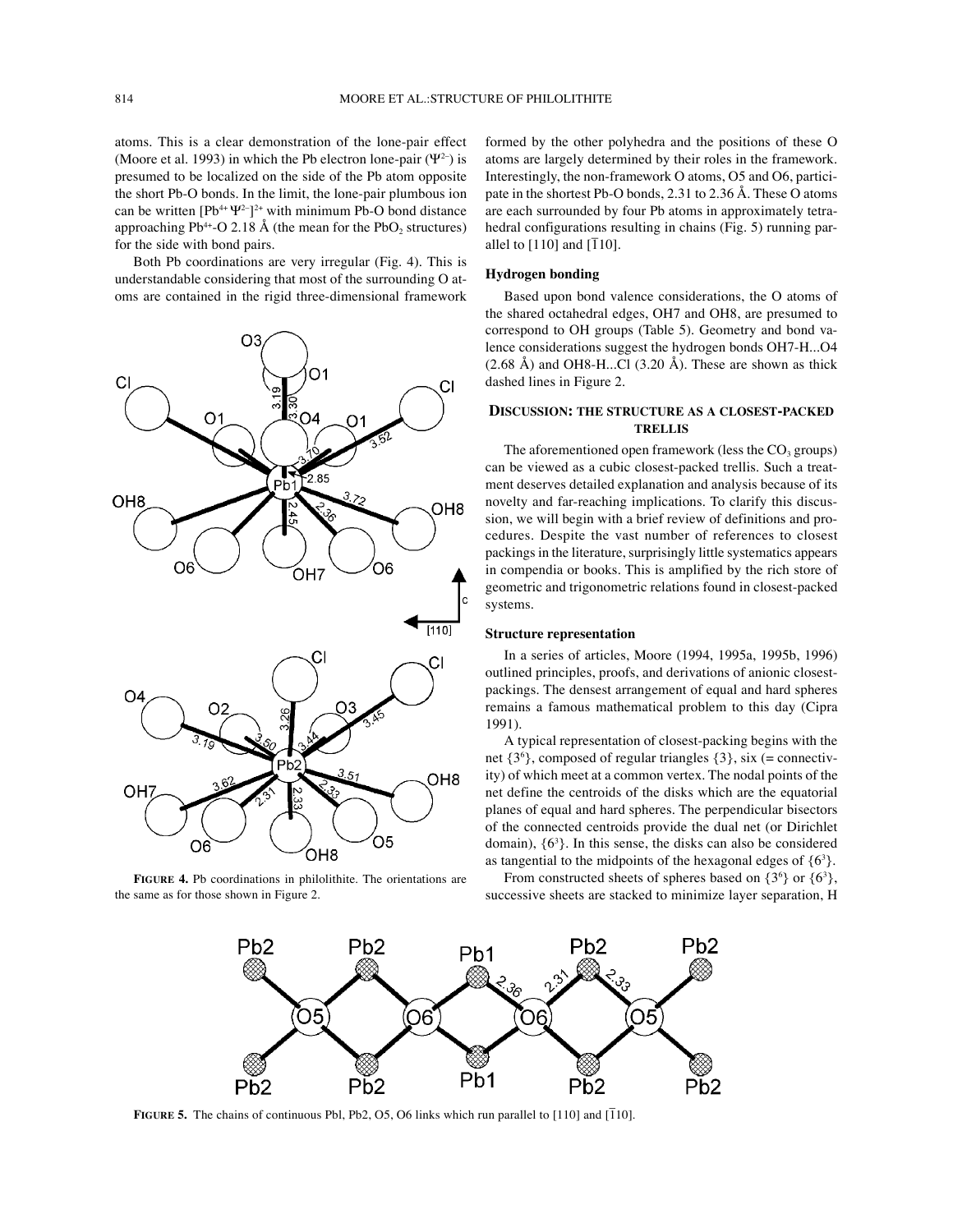(the distance between the planes containing the centroids of the spheres in successive sheets). This layer separation can be easily derived and corresponds to a sphere above and tangential to three spheres below (the "dimples"), specifically  $H =$  $2R\sqrt{2}/\sqrt{3}$ , where *R* is the radius of the sphere. The efficiency of packing  $(V<sub>E</sub>)$ , that is the closest-packing volume of spheres divided by the total volume, is given by  $V_{\rm E} = \pi/3\sqrt{2} = 0.7406 +$ (or  $74 + \%$  space filled).

If centroids of anions are connected together to give the polyhedral representation, two kinds of voids occur in closest-packings of anions (Ø): regular octahedra (M) and regular tetrahedra (T); and they occur in the limit M:T: $\emptyset = 1:2:1$  or  $MT<sub>2</sub>Ø. All closest-packed structures must be contained within$ this limit. The geometrical properties of octahedra and tetrahedra can form the basis for many derivations of dimensional properties in closest-packings, some of them surprisingly daunting. Examples include, the  $\emptyset$ -T- $\emptyset$  ' angle of the regular tetrahedron,  $arccos(-\frac{1}{3}) = 109^{\circ}28'$ , and the location of the centroid of a regular tetrahedron  $\frac{1}{4}$  of the way between a face and the opposing vertex. Such derivations are rarely encountered in texts. We advise the reader to derive or prove these relations.

Representation of structures in terms of closest-packings can take many forms. In particular, the linkage of bonds between cations  $(M, T)$  and anions  $(\emptyset)$ , often called a spoke diagram; the void fillings over available M and T; and the polyhedral representation. The polyhedra in general are called *Pauling polyhedra* and represent the connections of the coordinating anionic centroids about cations. The polyhedral representation as linkages is probably the easiest of visual access and the one we prefer to exploit.

The conventional closest-packing of spheres as the densest possible packing is called the *Kepler conjecture*, as the Lutheran mystic-astronomer-mathematician Johannes Kepler (1571– 1630) was the first to derive it, but not formally prove it (Field 1988; Cipra 1991). As Nature seems to exploit the Kepler conjecture in so many ways and under so many circumstances, it is tempting to say that the conjecture may well be a principle or even a law.

As the conjecture begins with  $\{3^6\}$  or  $\{6^3\}$  in the plane and proceeds by extension, such structures can be conceived as *layered*, that is [anion  $(\emptyset)$  boundary] – [cation  $(M, T)$  fillings] –  $[$ anion  $(\emptyset)$  boundary]. In this sense, layers of two distinct structures may be *epitaxial* through matchings of a common two-sided plane group in the structures or through a twin boundary. This is a means of relating structure types to each other through common layers.

In addition, with respect to a fixed layer B and its normal stacking vector **t\***, a successive layer can fit according to layer A or layer C. The two possible adjacencies are ABA (=h) and ABC (=c), called hexagonal and cubic sequences, respectively. Thus, closest-packed structures can be hexagonal (·hh·), cubic (·ccc·), or any one of the infinitely many possible mixed layers involving both h and c.

In this study, we will exploit the polyhedral representation and projection along **t\*** parallel to one of any four possible T-Ø bonds in cubic closest-packing. For the purpose of counting, the *orthohexagonal unit* (Fig. 6) will be exploited. It includes two nodes or two Ø anions.

### **The closest-packed trellis**

Writing complete filling of anions  $\emptyset$  for M, T, and  $\emptyset$  occupied sites as  $\mathcal{O}_n$ , then for  $\Box_m \mathcal{O}_{n-m}$  with m vacancies, the system may still be connected and can be conceived as an ordered subset of  $M_n T_{2n} \mathcal{O}_n$ . Note that M and T populations are dependent on  $\Box_m \emptyset_{n-m}$  populations. The linkage of M and T over partly filled  $\Box_m \emptyset_{n-m}$  is called a *trellis*. This term must be invoked because closest-packings are usually meant to include fully populated  $\emptyset$ , the M and T populations being arbitrary.

To demonstrate that philolithite's structure includes a closest-packed trellis, a transformation is required. This gives *a'* =  $[112] = 30.88, b' = [\overline{1}10] = 17.86, c' = t^* = [\overline{11}1] = 21.89 \text{ Å}, β'$  $= 90^{\circ}06'$  (primes denote transformed cell). The matrix and the order of its determinant are  $[112/\overline{1}10/\overline{1}1]$ ,  $|A| = 6$ . It corresponds to 3 (·ccc·) along *c'*, a nine-layer repeat based on cubic closest-packing. Evidently, the trellis in the transformed cell requires  $6p \times 6q \times 9r = 324$  orthohexagonal units (where p, q, and r refer to the three vectors defining the orthogonal unit; see Fig. 6), or  $324 \times 2 = 648$  spheres with respect to the orthohexagonal unit.

The anion species which contribute to the closest-packing (and their cell multiplicities and point symmetries) include O1 (×8, *m*), O2 (×8, *m*), O3 (×8, *m*), OH7 (×8, *m*), OH8 (×16, 1) or 48 anions. For the transformed cell, this is  $48 \times 6 = 288$  spheres. The percentage occupancy of closest-packed anion slots is evidently  $288/648 = 44.44\%$  anion occupancy. In other words, more than half the possible anion slots are empty, a quite open structure indeed.

Likewise, the associated cations in the trellis can be enumerated. They are M1 ( $\times$ 2,  $\overline{4}$ 2*m*), S ( $\times$ 2,  $\overline{4}$ 2*m*), M2 ( $\times$ 4, 2*/m*), M3  $(\times 8, m)$ . The generalized stoichiometry for the trellis in the transformed cell is  $M_{12}T_4\mathcal{O}_{48}$ . The three-dimensional edifice has composition  $[{}^{[6]}(Mn, Mg)_{12}^{2+ [4]}(SO_4)_2^{2- [4]}(Mn^{2+}O_4)_2^{6-}O_8(OH)_{24}]^{32-}$ . It is constructed from linear *(trans-)* edge-sharing chains with 6M' in the repeat along  $b' = [\overline{1}10] (b'/6 = 3.24 \text{ Å})$  and equivalent edge-chains along  $[102]' = [110]$  which form in this orientation descending "staircases" of octahedra (see Fig. 7 which presents the trellis component). Note that the  $MnO_4$  and  $SO_4$ 

![](_page_5_Figure_14.jpeg)

**FIGURE 6.** The orthohexagonal unit which can be formed on an AB slab.  $p = \sqrt{3} \cdot l$ ,  $q = l$ ,  $r = \sqrt{2}/\sqrt{3} \cdot l$ . Note *r* is the interlayer separation *h*. *l* is the M-M' (or  $\emptyset$ - $\emptyset$ ') separation or  $l = 2 \times$  radius of a sphere.